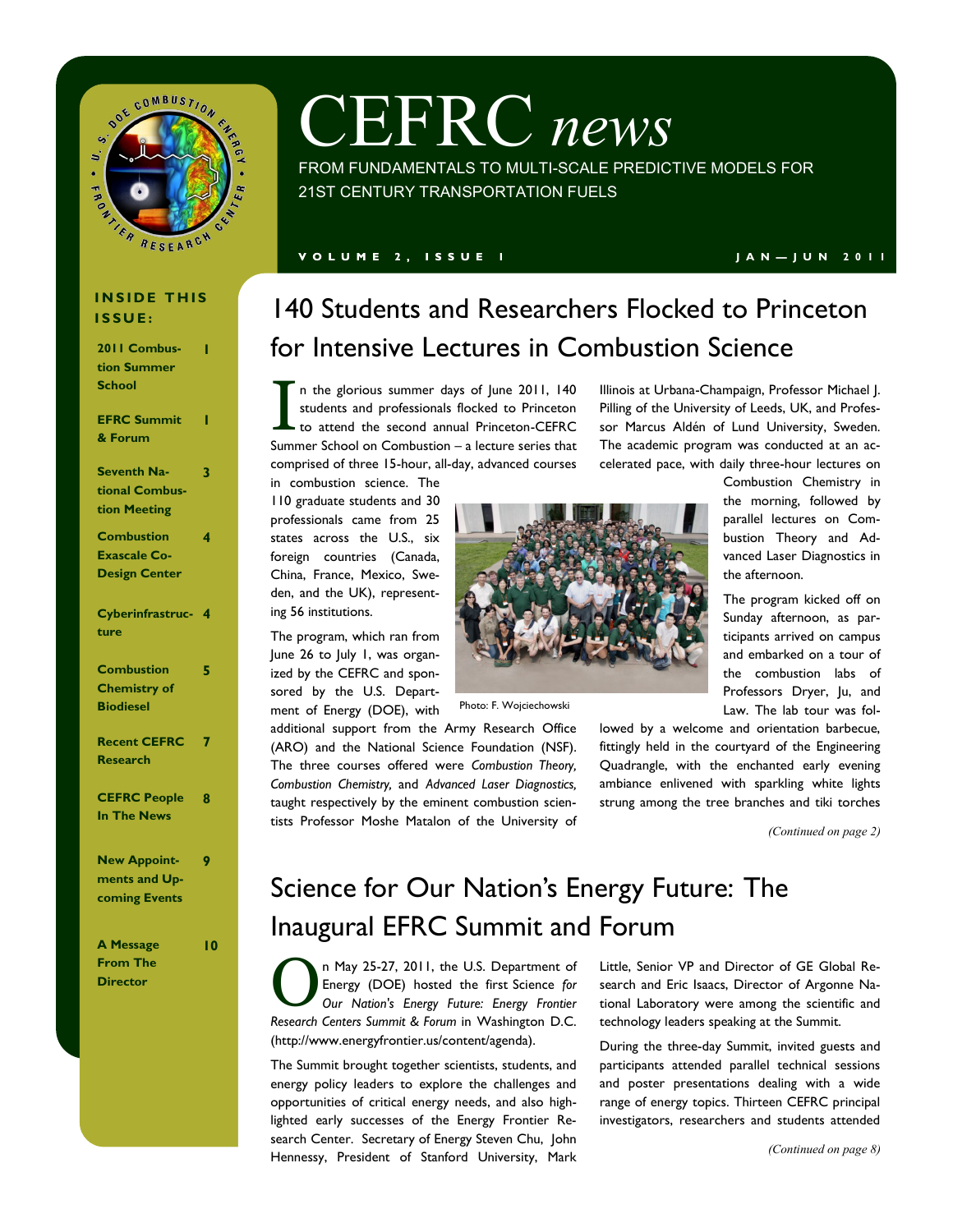# 140 Students and Researchers Flocked to Princeton for Intensive Lectures in Combustion Science

#### lining the walkways.

Following the successful living arrangement of last year's program, the majority of the participants stayed in air-conditioned dormitory rooms on campus, and shared their meals in the cafeteria. This arrangement allowed the participants to conduct their professional and

*(Continued from page 1)* he explained things very clearly and was able to bring everyone into the exciting laser techniques.‖ **Julius Corrubia**, a graduate student from Drexel University wrote, "... the Combus*tion Theory* course spanned a wide range of topics from governing equations for reacting flows to laminar flames and then finally turbulent flame theory and modeling… This was great for me

social networking beyond the classroom. Particularly memorable group activities included informal tours of the Princeton campus as well as i m p r o m p t u sporting and social activities in the evenings. The week ended with a farewell dinner on Friday evening in the

spacious atrium



In this photo (l to r): Profs. Marcus Aldén, Michael J. Pilling, Chung K. Law, Moshe Matalon

(The image in the background is that of Chemistry Professor Edward C. Taylor, inventor of the [chemotherapy](http://en.wikipedia.org/wiki/Chemotherapy) drug [Pe](http://en.wikipedia.org/wiki/Pemetrexed)[metrexed](http://en.wikipedia.org/wiki/Pemetrexed) (brand name Alimta) for the treatment of lung cancer. Royalties for this drug enabled the construction of the new chemistry building in which the farewell party was held.)

of the newly constructed chemistry building, followed by viewing the spectacular Fourth of July fireworks from the university stadium.

Judging from the enthusiastic feedback of the attendees, the Combustion Summer School was again a great success. We have received many enthusiastic feedbacks and thoughtful suggestions for future sessions.

For example, **Wenjun Li**, a returning student from North Carolina State University who was in the *Combustion Chemistry* and *Advanced Laser*  Diagnostics classes wrote, "Prof. Pilling's lectures were easy to understand and appreciate, making the class very enjoyable. His lectures covered a wide range of areas which gave us a broad overview picture.... Prof. Aldén did a beautiful job of including great images and animation in his slides, and providing good scientific insight into his lecture notes… he really considered the audience's background so that see some new material while also getting a different perspective on material I have learned before…Dr. Matalon was great at providing the theoretical background to many of the topics we learned and he was very helpful with questions.‖

because it allowed me to

Now in its second year, the Combustion Summer School reflects a deep unmet demand for what is perhaps the biggest challenge in securing the nation's energy future, according to Chung

Law, Princeton's Goddard Professor of Mechanical and Aerospace Engineering and the Director of the CEFRC: "We have tapped into a powerful need… What we offer these students is a wonderful opportunity to pull together disparate areas of engineering and science needed to make a real difference for the world's energy future. Our guest lecturers are internationally renowned experts in combustion science as well as powerful and inspiring lecturers. The lectures have no doubt enriched the knowledge base of the participants and, in due time, will impact the progress of combustion and energy science through fundamental discoveries."

The lecture notes are available on the CEFRC website. The full lecture video content of the 2011 Combustion Summer School will soon be available on the CEFRC website and through iTunes U.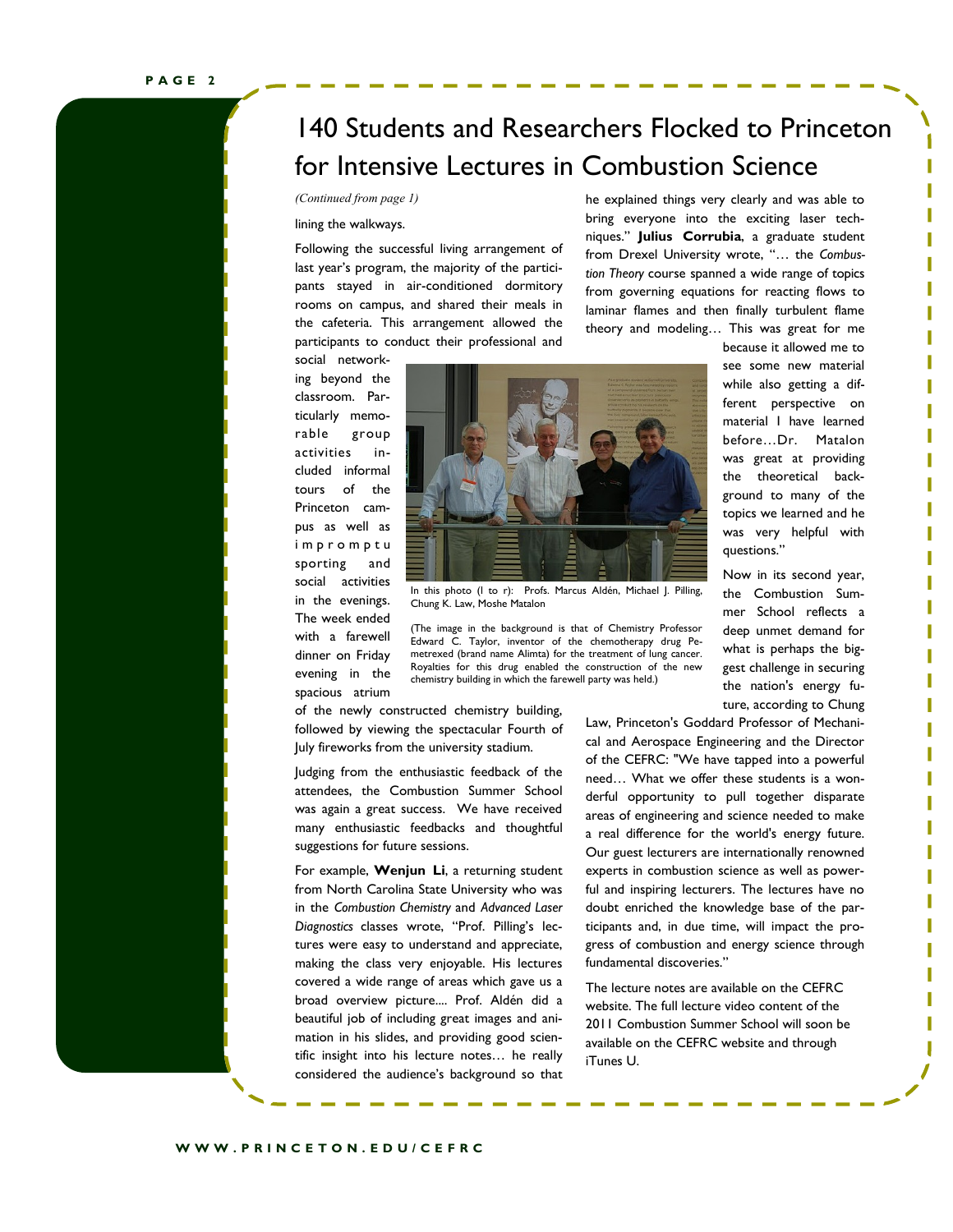### Seventh U.S. National Combustion Meeting: Atlanta, Georgia, March 21- 23

P rincipal Investigator **Stephen J. Klippenstein** of the Argonne National Laboratory gave a plenary lecture on *"Advances in Theory of Combustion Chemistry"* at the 7th U.S. National Combustion Meeting on March 20-23, 2011, in Atlanta, Georgia.

Additionally, members of the CEFRC presented 38 papers at the conference, which are listed below to illustrate the breadth and depth of the



Photo: Richard West

In this photo (I<sup>st</sup> row, I to r): N. Hansen, W. Green, C. Law, F. Egolfopoulos, Y. Ju, S. Pope, C.J. Sung, M. Colket, H. Wang (2<sup>nd</sup> row, I to r): P. Zhang, G. Bansal, F. Wu, E. Dames, Y. Huang, J. Camacho, L. Wang, H. Sun, B. Webber, H. Wang, I. Stranic, S. Lieb, S. Memarzadeh, J. Mo, P. Veloo, B. Yang, Y. Shi, R. West, S. Chaudhuri

"Methanol droplet combustion in carbon dioxide enriched environments: Extinction characteristics" by T. Farouk and **F.L. Dryer**

"High pressure burning rates and kinetic assessment of mechanisms using high hydrogen content CO2, CH4, C2H4, and C2H6 flames" by J.S. Santner, M.P. Burke, **F.L. Dryer,** and **Y. Ju.**

―Surrogate mixtures for describing real fuel

research activities being conducted at the center:

"Effect of injection angle on stabilization of a reacting turbulent hydrogen jet in cross-flow" by H. Kolla, R.W. Grout, A. Gruber and **J.H. Chen**.

"Identification of Intrinsic Low Dimensional Manifolds in turbulent combustion using an isomap based technique" by G. Bansal, A. Mascarenhas and **J.H. Chen**.

"Modeling transport and dissipation in an LES of an auto-igniting jet flame" by E. Knudsen, E.S. Richardson, Shashank, E.M. Doran, H. Pitsch, and **J.H. Chen**.

"A computational study of pulsating instabilities in externally forced ID and 2D premixed flames" by G. Bansal and J.H. **Chen**.

"The formulation of surrogate fuels to emulate the combustion behavior of real jet aviation fuels" by S. Dooley, S.H. Won, J. Heyne, **Y. Ju, F.L. Dryer**, K. Kumar, **C.J. Sung**, H. Wang, M.A. Oehlschlaeger, T.A. Litzinger, and R.J. Santoro.

―Comprehensive H2/O2 kinetic model with assessment of commonly neglected processes" by M.P. Burke, M. Chaos, Y. Ju, **F.L. Dryer,** and **S.J. Klippenstein.**

combustion: Challenges and recent progress" by F.L. **Dryer.**

"Kinetic studies and experimental assessment of high temperature of methyl decanoate" by P. Diévart, S. Dooley, S.H. Won, M. Uddi, **F.L. Dryer,** and **Y. Ju.**

―Experimental data and kinetic modeling of n-decane oxidation in low- to intermediate temperature regimes" by S. Jahangirian, S. Dooley, F.M. Haas, and **F.L. Dryer.**

"A shock tube and kinetic modeling study of the autoignition of n-propylbenzene" by H. Wang, M.A. Oehlschlaeger, S. Dooley, and **F.L. Dryer.**

"A pyrolytic flow reactor study of iso-propanol" by Z. Serinyel, S. Dooley, T.I. Farouk, S. Jahangirian, H.J. Curran, and **F.L. Dryer.**

"Assessments of kinetic contribution on extinction limits of diffusion flames for large hydrocarbon fuels, a radical index‖ by S.H. Won, S. Dooley, **F.L. Dryer,** and **Y. Ju.**

"Combustion kinetics study of t-butanol" by J. Heyne, J. Lefkowitz, F.M. Haas, S.H. Won, S. Dooley, H.H. Kim, S. Jahangirian, **F.L. Dryer,** and **Y. Ju.**

*(Continued on page 6)*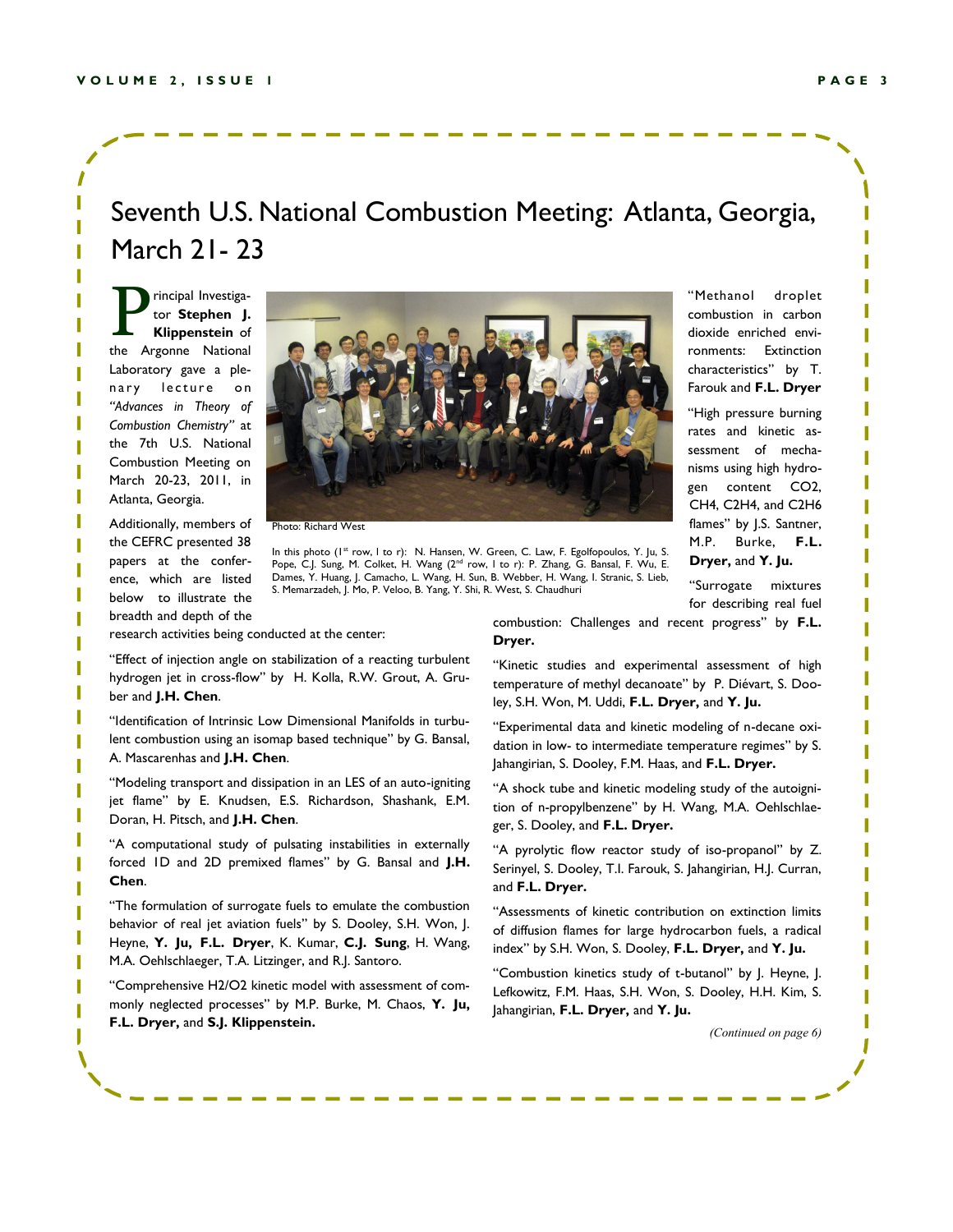#### **P A G E 4**



Dr. Jacqueline H. Chen Combustion Research Facility Sandia National Laboratories

### Combustion Exascale Co-Design Center Established

A DOE Combustion Exascale Co-Design Center (CECDC) involving six DOE Labs -- SNL, LANL, LLNL, LBL, NREL, ORNL and five universities (Stanford, Georgia Tech, UT Austin, U. Utah and Rutgers) was awarded in 2011. The Director of the Center is CEFRC PI Jacqueline H. Chen.

The objective of the CECDC is to perform the multidisciplinary research required to simultaneously redesign all aspects of the combustion simulation process from algorithms to programming models to hardware architecture in order to make exascale combustion simulation a reality by 2018.

Power and cost constraints are driving future exascale computer architectures to be radically different than the current generation of HPC architectures that have evolved iteratively over the last two decades, culminating in today's petascale computer architectures. Absorbing such sweeping changes into software and making sure the hardware is developed (managed) to meet the mission requirements of DOE in combustion is the subject of co-design for this center. Exascale computing will enable combustion scientists to perform first principles direct numerical simulation at higher pressure, higher Reynolds number, and with greater chemical complexity. Such work is essential to the U.S. to meet pollutant and

greenhouse gas emissions targets, reduce dependence on petroleum, and promote economic competitiveness. The design and implementation of numerical algorithms, data management, fault tolerance, and their evaluation on proposed exascale architectures is critically important to combustion research and to determining the appropriateness of proposed exascale architectures to appear in the 2018 time-frame.

The development of efficient combustion technology is critical for US energy security, and a central justification for DOE investments in exascale computation. The center will combine the talents of combustion scientists, mathematicians, computer scientists, and hardware architects working in integrated teams to address critical themes in the co-design process. The goal of this work is to develop a combustion modeling capability that combines simulation and analysis, develop the necessary computer science tools to facilitate the development of these applications, and quantify hardware constraints for an effective exascale system. The team has assembled a comprehensive roadmap to reinvent combustion modeling for the next decade and lead the way to using co-design methods to define the hardware and software for exascale computing.



Mitchell D. Smooke Professor, Yale University

# Transforming Combustion Research Through Cyberinfrastructure: An NRC Report

T he National Research Council (NRC) has released its report *Transforming Combustion Research through Cyberinfrastructure.* The report explains the need for a combustion cyberinfrastructure and the relationships between combustion science, the mathematical sciences, and computer science required to implement such a cyberinfrastructure. It also presents a strategic view for the development of the cyberinfrastructure.

This report is the result of two years deliberation by the *Committee on Building Cyberinfrastructure for Combustion Research,* chaired by Professor Mitchell Smooke of Yale University. It concludes with several recommendations of the committee concerning the importance of such a cyberinfrastructure for research and education, its fund-

ing requirements, its benefits to the combustion and other scientific communities, and key steps for planning it. The report identifies the movement of data and the sharing among different research communities as the primary function of a combustion cyberinfrastructure. The report recommends that three outreach teams—one connecting with the many chemistry oriented subcommunities providing fuel data, one connecting with the reacting flow and turbulent flame communities, and one connecting with the industrial engine and fuel R&D communities—should work closely with a central team for the design and construction of the combustion cyberinfrastructure.

The report is available as a free pdf file at: http://www.nap.edu/catalog.php?record\_id=13049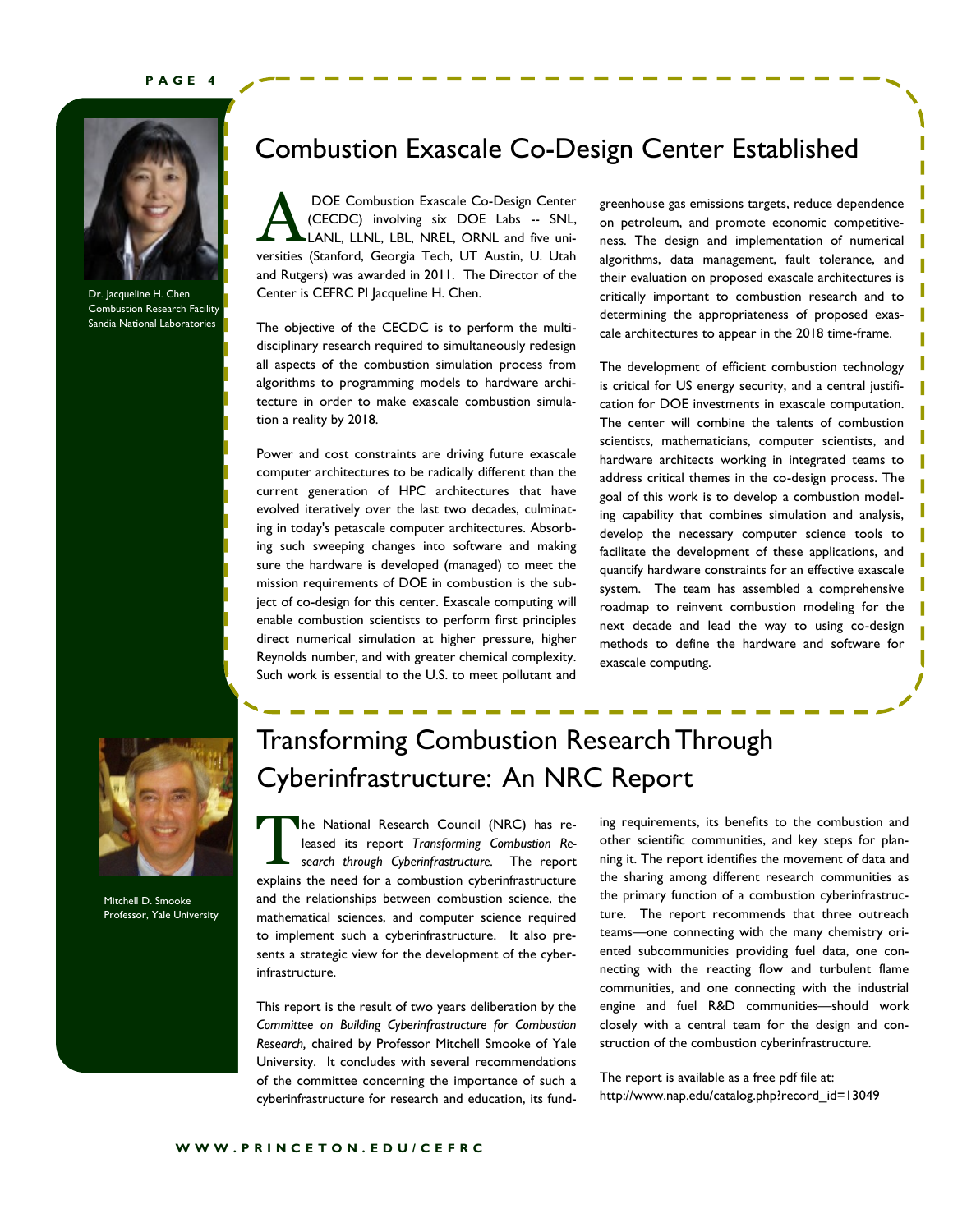### Combustion Chemistry of Biodiesel By Yiguang Ju, Stephen Dooley, and Pascal Diévart

W ith the increasing concerns of energy sustainability and climate change, researchers worldwide are looking for clean burning renewable fuels for the transportation sector, which contributes about one quarter of the global  $CO<sub>2</sub>$  emissions. Biodiesel, a mixture that is much less volatile and has a higher lubrication capability than the  $C_1$ - $C_4$  bioalcohols, has attracted significant attention as a sustainable fuel produced from biomass that can be used as a drop-in replacement or supplement to diesel fuel.

In 2009 about 0.3 million barrels of biodiesel were produced worldwide from major renewable feedstocks (~90% of total production) of vegetable oils and animal fats. Significant research and development has led to a second generation of biodiesel production, by considering additional feedstocks such as Jatropha and various strains of algae. These additional feedstocks produce much higher levels of triglyceride than animal and vegetable fat processing, and do not compete for land or other resources inherent to food production.

Biodiesel is made through the transesterification of triglyceride with alcohols, typically methanol (or ethanol), to produce longalkyl-chain methyl esters (16-20 carbon atoms) with a terminal methyl (or ethyl) ester functional group. The heating value of biodiesel is about 38 MJ/kg depending on the feedstock and synthesis process, which is only 10% lower than petroleum n-based diesel fuel but 20% higher than ethanol. As a result of the long alkyl chain, biodiesel has much better ignition characteristics compared to ethanol and thus can be used in diesel engines either as the sole fuel or blended with petroleum diesel in any proportion. However, biodiesel components may separate from the diesel fuel and form a wax, therefore limiting their blending potential in cold climates. This temperature limitation, along with the oxygen content of diesel, prevents its use in aircraft gas turbine applications at the cold high-altitude conditions of air transportation.

Since the chemical composition of biodiesel is different from that of petroleum derived diesel, its combustion properties are also different. The incorporation of the methyl ester functional group produces complicated thermochemical and chemical kinetic differences compared to similar alkanes. This is exhibited by significant differences in biodiesel bond dissociation energies (BDEs) for carbon-carbon and carbon-hydrogen bonds. These effects propagate to alkyl radical β-scission reactions and low temperature alkylperoxy radical reactions, producing significantly different combustion kinetic phenomena relative to those of the similar molecular weight alkanes typical of petro diesel. For example, research at the CEFRC has shown that biodiesel forms much more carbon monoxide  $(CO)$  and formaldehyde  $(CH<sub>2</sub>O)$  at much lower flame temperatures than typical alkanes, explaining why biodiesel flames are much less resistant to extinction than equivalent alkane flames such as those of n-heptane. These differences will affect engine performance and emission properties so it is

essential that they are understood in order to effectively control the combustion of these fuels.

To help control combustion emissions and improve efficiency via both fuel and engine designs, the CEFRC team is committed to developing a predictive kinetic



Yiguang Ju Professor, Princeton University

model for biodiesel combustion. There is already a large database available for the combustion, thermochemistry and reaction kinetics of alkane fuels. Since a biodiesel molecule consists of a long alkyl chain with a methyl or ethyl ester functional group, the team's strategy is to take advantage of the database and focus on improving the reactions that describe the combustion kinetics of the much less studied methyl ester functional group. The team's effort differs from previous kinetic model development for biodiesel by integrating expertise on quantum chemically derived elementary reaction kinetics and thermochemical calculations, advanced laser diagnostics to measure important transient reaction intermediates, and the variety of high pressure kinetic experimental studies (flow reactors, shock tubes, various flame configurations) available to the team. This integration provides both accurate physical constants required for model input construction and validation of the constructed models across a wide range of pressure, temperature, and equivalence ratio.

Our strategy is to understand the uniqueness of the oxidative reactivity of the methyl ester functional groups in the isolated environments of small  $({\sim}C_{5})$  model methyl esters. In this scenario the ester-specific elementary processes are of much more importance to the prediction of measurable quantities and combustion phenomena than in the much larger and more complex true biodiesel reacting systems.

If the model molecules are properly selected, the knowledge obtained can be extended to describe the larger reacting environments of biodiesel methyl esters by chemical group additivity. The determined rate constants and thermochemical parameters will be tested and constrained by detailed speciation measurements gathered by the entire CEFRC team in shock tubes, flow reactors and flames, stressing different parts of the oxidation model in a systematic manner.

The first iteration of this modeling evolution has just been completed. A combustion model for methyl decanoate has been constructed from the combustion knowledge available for the similar but smaller and much more easily studied  $C_5$  ester, methyl butanoate. The combustion model (http://engine.princeton.edu) shows very promising predictive performance against available experimental data such as the ignition delay time as well as global burning properties such as the flame speed and diffusion flame extinction limit. Analysis of the model performance has allowed the most important uncertain model inputs to be identified, providing a road map to guide the entire CEFRC team to improve the model inputs and evolve the model. This cycle repeats and the kinetic model is refined, optimized, and released to research and industrial communities.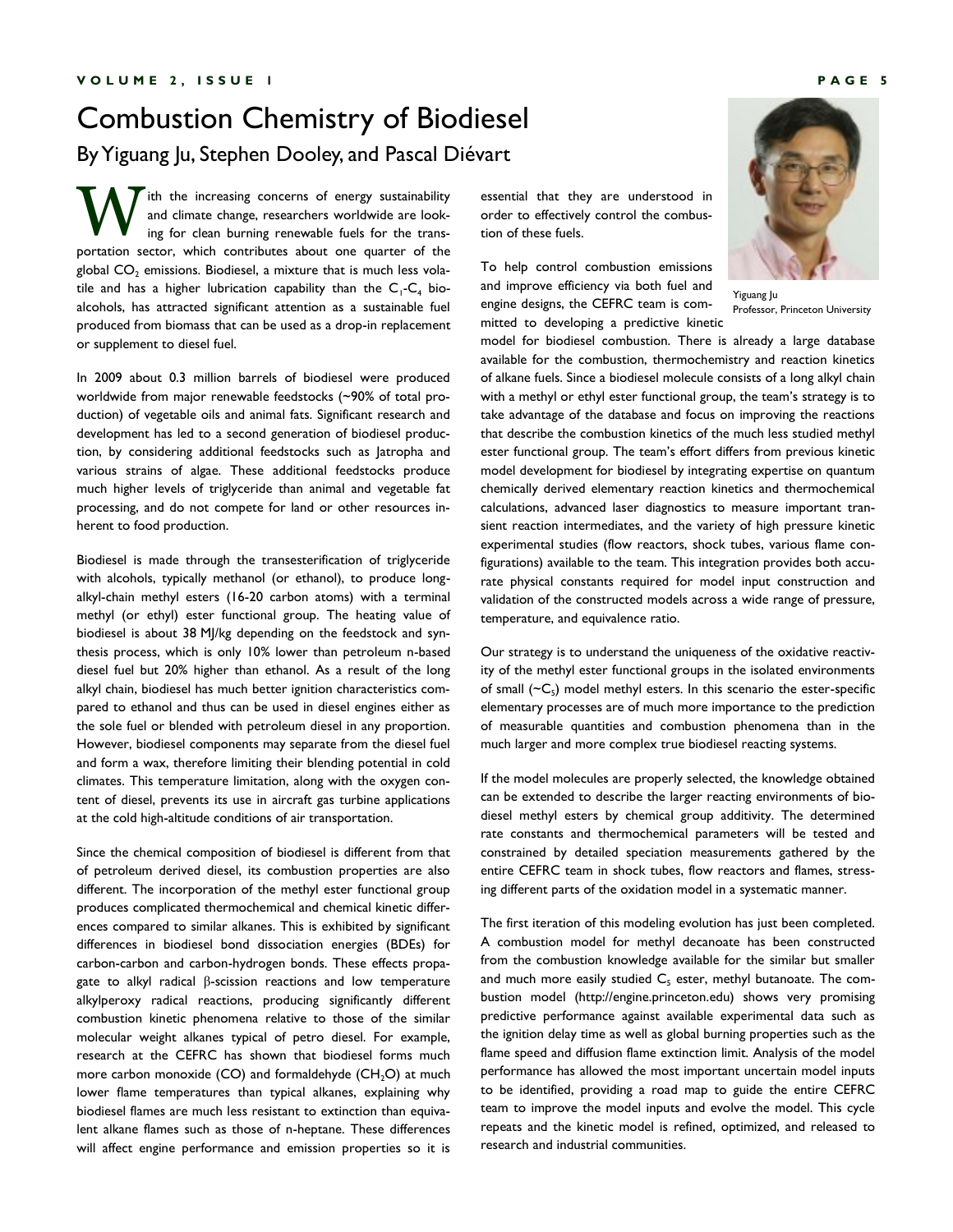### Seventh U.S. National Combustion Meeting: Atlanta, Georgia, March 21- 23

―Oxidation of small methyl and ethyl esters in flames" by Y.L. Wang, C.K. Westbrook, T.T. Tsotsis and **F.N. Egolfopoulos**.

"Effect of water vapor addition on the extinction of premixed and nonpremixed H2/CO/air flames" by O. Park, P.S. Veloo, and **F.N. Egolfopoulos**.

"Flame propagation of C3 and C4 hydrocarbon/air mixtures‖ by O. Park, P.S. Veloo, and **F.N. Egolfopoulos**.

"The effect of carbon-carbon double bonds on the combustion chemistry of fatty acid esters" by B. Yang, T.A. Cool, C.K. Westbrook, **N. Hansen**, and K. Kohse-Höinghaus.

"High-temperature oxidation chemistry of nbutanol in low-pressure premixed flames" by N. **Hansen**, M. R. Harper, and **W. H. Green**.

"Shock tube measurements of ignition delay times for the butanol isomers" by I. Stranic, D. Chase, J. Harmon, S. Yang, D.F. Davidson, and **R.K. Hanson**.

―Kinetic effects of nonequilibrium plasma on partially premixed flame extinction" by W. Sun, M. Uddi, S.H. Won, and **Y. Ju.**

"Droplet combustion of ethanol, diesel, castor oil biodiesel, and their mixtures" by M. L. Botero, Y. Huang, D.L. Zhu, A. Molina, and **C. K. Law**.

"Further study on effects of hydrogen addition on laminar flame speeds of fuel-air mixtures" by F. Wu, A.P. Kelley, D. Zhu, and **C.K. Law**.

"Secondary channels in the thermal decomposition of monomethylhydrazine (CH3NHNH2)" by P. Zhang, H. Sun, and **C. K. Law**.

―Thermal decomposition of monomethylhydrazine: Reaction mechanism and kinetic modeling" by H. Sun, P. Zhang, and **C. K. Law**.

"Modification of turbulent combustion regime

*(Continued from page 3)* diagram and turbulent flame speed by Darrieus-Landau instability" by S. Chaudhuri, V. Akkerman, and **C.K. Law**.

> "Parametric PDF studies of turbulent premixed stratified flames" by H. Wang and **S.B. Pope**.

> "A rapid compression study of the butanol isomers at elevated pressure" by B.W. Weber and **C.J. Sung**.

> ―A mechanistic study of Soret diffusion in nheptane/air flames" by Y.X. Xin, C. . Sung, and **C.K. Law**.

> "Modeling the pressure dependence of H2/O2/ diluent mass burning rates" by D.A. Sheen and **H. Wang**.

> "Experimental and modeling study of the oxidation of isobutane and isobutene" by B. Yang, H. Wang, E. Dames, **N. Hansen**, S.A. Skeen and T.A. Cool.

> ―Combustion kinetic modeling using multispecies time-histories in shock-tube oxidation of heptanes" by D.A. Sheen and H. Wang.

> "Molecule/particle beams detection by fast superconducting bolometers" by S. Gao, D.J. Phares and **H. Wang**.

> "Scattering of noble gas molecules and transition metal nanoparticles: A molecular dynamics study" by S. Koumlis and H. Wang.

> ―Combustion kinetic modeling using multispecies time-histories in shock-tube oxidation of ndodecane" by R. Tangko, D.A. Sheen and H. **Wang**.

> ―Formation of soot in laminar premixed nbutanol and isobutanol flames" by J. Camacho, S. Lieb and **H. Wang**.

> "A comparative study of the sooting properties of laminar premixed flames of C6 hydrocarbons" by J. Camacho, S. Lieb and **H. Wang**.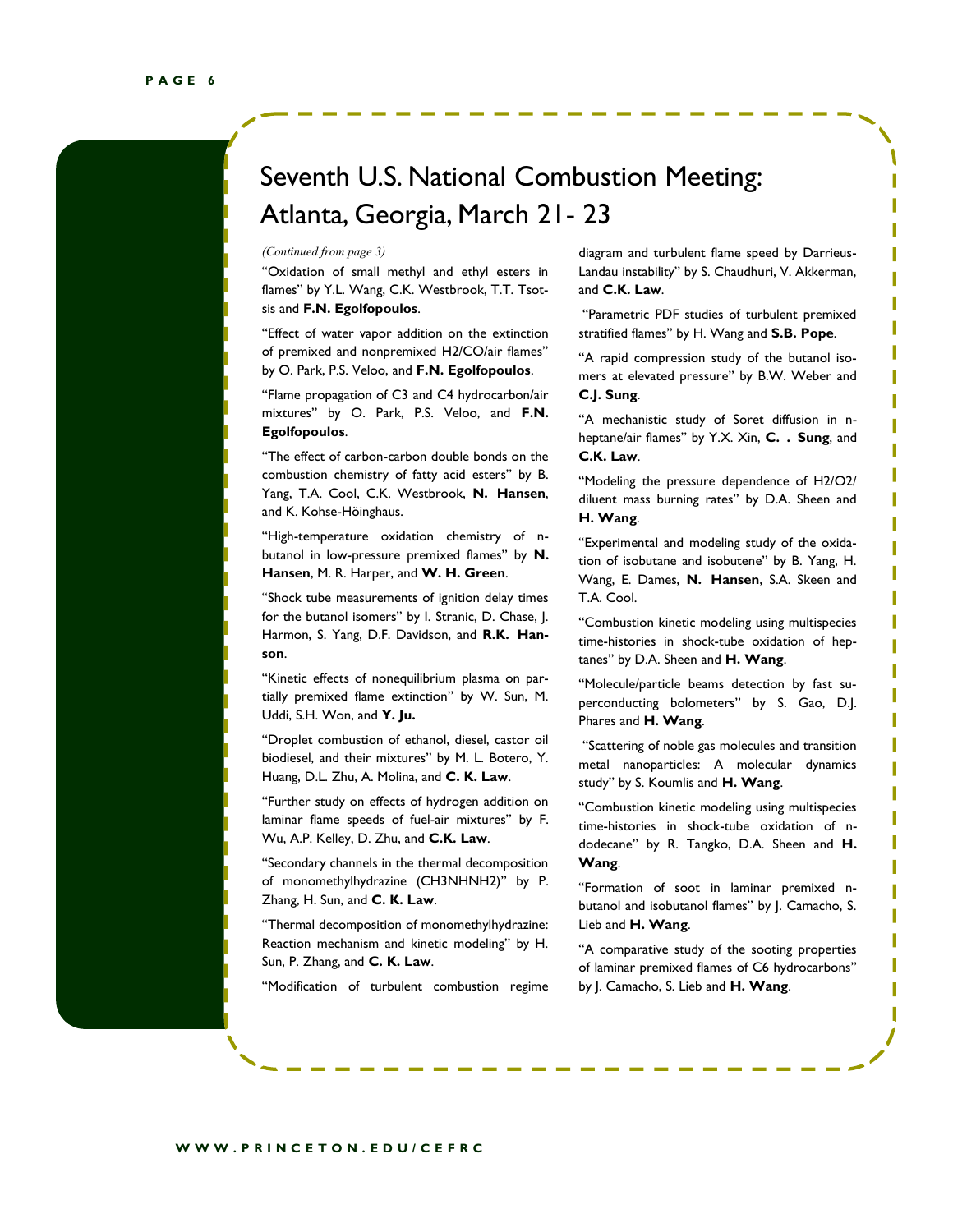### RECENT CEFRC RESEARCH

I n each issue of the CEFRC News, we highlight the research being conducted by some of the Center's students and research associates. In this issue, we spotlight the research of **Dr. Peng Zhang,** a Combustion Energy Research Fellow who is being co-sponsored by Dr. Stephen J. Klippenstein, Argonne National Laboratory, Professor Chung K. Law, Princeton University, Professor Stephen B. Pope, Cornell University, and Professor Hai Wang, University of Southern California.

#### *Ab Initio* Kinetics for the decomposition of  $\alpha$ -Hydroxybutyl Radical of n-butanol

#### By Dr. Peng Zhang



Currently, the CEFRC is focusing on developing accurate models for the oxidative chemistry of butanol. The α-hydroxybutyl radical (CH<sub>3</sub>CH<sub>2</sub>C<sup>+</sup>HOH) is the most important product of hydrogen abstraction reactions of n-butanol by small radicals such as the hydroxyl (OH) and hydroperoxy  $(HO<sub>2</sub>)$  radicals (see accompanying figure). This radical can isomerize to three other hydroxybutyl radi-

cals, namely the β- (CH<sub>3</sub>CH<sub>2</sub>C⋅HCH<sub>2</sub>OH), γ- (CH<sub>3</sub>C⋅HCH<sub>2</sub>CH<sub>2</sub>OH) and  $\delta$ - (C⋅H<sub>2</sub>CH<sub>2</sub>CH<sub>2</sub>CH<sub>2</sub>OH) radicals, as well as the 1-butoxy radical (CH<sub>3</sub>CH<sub>2</sub>CH<sub>2</sub>CH<sub>2</sub>O∙). These radicals are also products from the hydrogen abstraction reactions of n-butanol and differ from the αradical by the position of the unpaired electron. They further decompose mainly through beta-scission, leading to a number of major chain initiation reactions. Thus, their decomposition is crucial to predicting the ignition properties of n-butanol.

By studying the decomposition of hydroxybutyl radicals, we aim to find answers to the following questions. What are the major decomposition products? How to accurately calculate the rate coefficients for the reaction channels leading to these products? What are the branching ratios of the rate coefficients? How does temperature and pressure affect the rate coefficients and the branching ratios?

Experiments are often used to answer these questions, although they are restricted to limited ranges of temperature and pressure. Theoretical chemical kinetics enables us to overcome such a limitation and extend the answers to wider ranges of temperature and pressure, for example, from the room temperature to the flame temperature and from the collisionless condition to the highpressure limit. In the present theoretical study on the decomposi-

tion kinetics of the hydroxybutyl radicals, we used the *ab inito* transition state theory based multi-well master equation analysis. The theoretical method was developed by Dr. Stephen Klippenstein and Dr. Jim Miller in recent years and has been proven to be a quantitatively accurate prediction tool for many chemical reactions in atmospheric and combustion chemistries.

According to our preliminary results, the most important decomposition products for the  $\alpha$ -radical decomposition are the ethyl radical (CH<sub>3</sub>C⋅H<sub>2</sub>) and ethenol (CH<sub>2</sub>CHOH), which dominate over other products such as butanal  $(CH_3CH_2CH_2CHO)$  and 1-butenol (CH<sub>3</sub>CH<sub>2</sub>CH=CHOH) for all the temperatures of interest (300K-2500K). At low temperatures, the isomerization reaction of the  $\alpha$ radical to the δ-radical becomes more important than the decomposition reactions. The decomposition products for the β-radical are overwhelmingly 1-butene  $(CH_3CH_2CHCH_2)$  and the hydroxyl radical (OH). The γ-radical most likely decomposes to propene (CH<sub>3</sub>CHCH<sub>2</sub>) and the hydroxymethyl radical (C∙H<sub>2</sub>OH), while it tends to isomerize to the 1-butoxy radical at low temperature. For the δ-radical, the dominant pathway is the isomerization to the 1 butoxy radical, for which the dominant decomposition products are the propyl radical (CH<sub>3</sub>CH<sub>2</sub>C∙H<sub>2</sub>) and formaldehyde (CH<sub>2</sub>O). Currently, we are focusing on calculating the temperature- and pressuredependent reactions rates. The final results will be fitted into functions of temperature and pressure, which can be directly used to build up the CEFRC mechanism for butanol.



Pathways for the Formation, Isomerization and Decomposition of Hydroxybutyl Radicals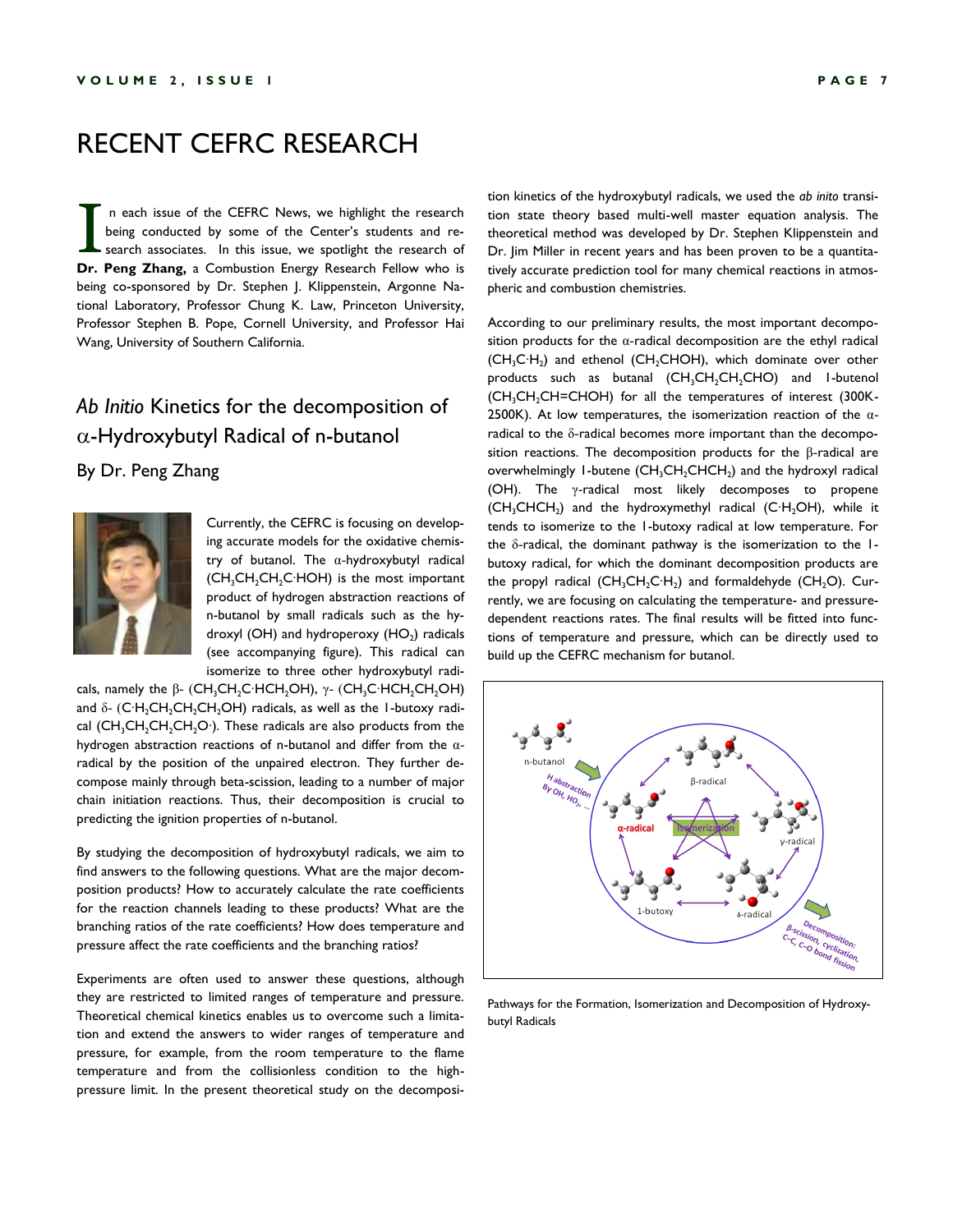### Science for Our Nation's Energy Future

the Summit in various roles of participation. In particular, Director **Chung K. Law** anchored a director's poster on "Combustion Energy Frontier Research Center" on behalf of the center, while CEFRC Co-Director **Emily A. Carter** was among a panel of scientists to present "A View from Senior EFRC Representatives". In addition, each of the three coordinators of the Disciplinary Working Groups and the thrust leaders in mechanism development presented position talks:

*(Continued from page 1)* **William H. Green**: "Combustion Chemistry of a New Biofuel: Butanol" .

ı

**Yiguang Ju**: "Development of Kinetic Models for Methyl-Ester Molecules for Biodiesel Modeling" .

**Hai Wang**: "Multiscale Kinetic Knowledge Propagation - Combustion Chemistry of Small Hydrocarbons".

Posters on group activities were also presented by **Ionut Alecu**, **Enoch Dames, Stephen J. Klippenstein**, **Joseph Lefkowitz, Victor Oyeyemi, and Stephen B. Pope.**

### CEFRC People In The News

**Professor Emily A. Carter** was named member of the International Advisory Board of the Winton Programme for the Physics of Sustainability, Cambridge University. In March 2011, **Carter** gave the Davidson Lecture at the University of North Texas. The title of her lecture was "How quantum mechanics can help solve our energy problems." **Carter** also gave the Jerome B. Cohen Distinguished Lectures in Materials Science and Engineering at Northwestern University on June 1-3. The lectures were entitled: "Contributing to efficient power generation: atomic-scale insight into thermal barrier coatings from quantum mechanics", "Quantum mechanical evaluation of energy conversion materials for generating electricity", and "Quantum simulations of materials at the mesoscale: physics, algorithms, and applications".

**Professor Frederick L. Dryer** was elected to Fellow of the American Society of Mechanical Engineers (ASME).

**Professor William H. Green** hosted the 7th International Conference on Chemical Kinetics, July 10-14, 2011 at MIT.

Invited speakers from the CEFRC were **Donald G. Truhlar** who presented "Multi-Structural Variational Transition State Theory" and Stephen J. Klippenstein who presented "The Kinetics of Roaming Radical Reactions".

**Klippenstein** also delivered a plenary lecture at the First Topical Workshop on Methods for Model Simplification, Evaluation, and Improvement, Jun 28, 2011 in Cardiff, entitled "Model Improvement via Uncertainty Driven Theoretical Studies".

**Professor Ronald K. Hanson** delivered the CeNIDE Lecture, University of Duisburg-Essen in July. **Hanson** has also been appointed to a Duisburg-Essen, Honorary Guest Professorsorship (2011-2013). **Hanson** received the R. I. Soloukhin Award, from the International Colloquium on the Dynamics of Explosions and Reactive Systems (ICDERS), 2011.

The paper, "Effects of non-equilibrium plasma discharge on counterflow diffusion flames extinction", was selected as a Distinguished Paper in the New Technology Colloquium of the 33rd International Symposium on Combustion. The authors are: **Yiguang Ju**, Mruthunjaya Uddi (a CEFRC Combustion Energy Research Fellow), Tim Ombrello, Sang Hee Won and Wenting Sun.

**Professor Chung K. Law** delivered the Dryden Lecture in Research on Tuesday, January 4, at the 2011 AIAA Aerospace Sciences Meeting. The title of the lecture was "Fuel options for next generation chemical propulsion". The Lectureship emphasizes the importance of basic research in aeronautics and astronautics and is a salute to research scientists and engineers.

**Dr. Andrey Starikovskiy** received the Best Paper Award for "Flow Separation Control on Airfoil with Pulsed Nanosecond Discharge Actuator", by A. Starikovskiy, G. Correale, I. Popov, A. Rakitin, S. Hulshoff, and L. Veldhuis presented at the 49th AIAA Aerospace Sciences Meeting, Orlando, Florida, January 2011.

**Professor Chih-Jen Sung** was elected to the Connecticut Academy of Science and Engineering in February 2011.

**Professor Donald G. Truhlar** was awarded the Distinguished Alumnus Award from St. Mary's University of Minnesota, 2011, "in recognition as a world-renowned physical chemist who has advanced and transformed chemistry and chemical physics as a distinguished professor, author, and researcher". In March, **Truhlar** gave the Kenneth Wiberg Honorary Lecture at Yale University, entitled "Density Functional Theory: Status and Advances" and the Distinguished McElvain Lecture in Physical Chemistry at the University of Wisconsin, entitled "Density Functional Theory: Introduction and Current Status". In July, Truhlar delivered the Keynote Lecture, "Density Functionals for Catalysis," at the Biennial Meeting of The Royal Society of Chemistry of Spain in Valencia, Spain.

**Yue Yang**, a Combustion Energy Research Fellow, was awarded the Chapman Thesis Prize at the California Institute of Technology.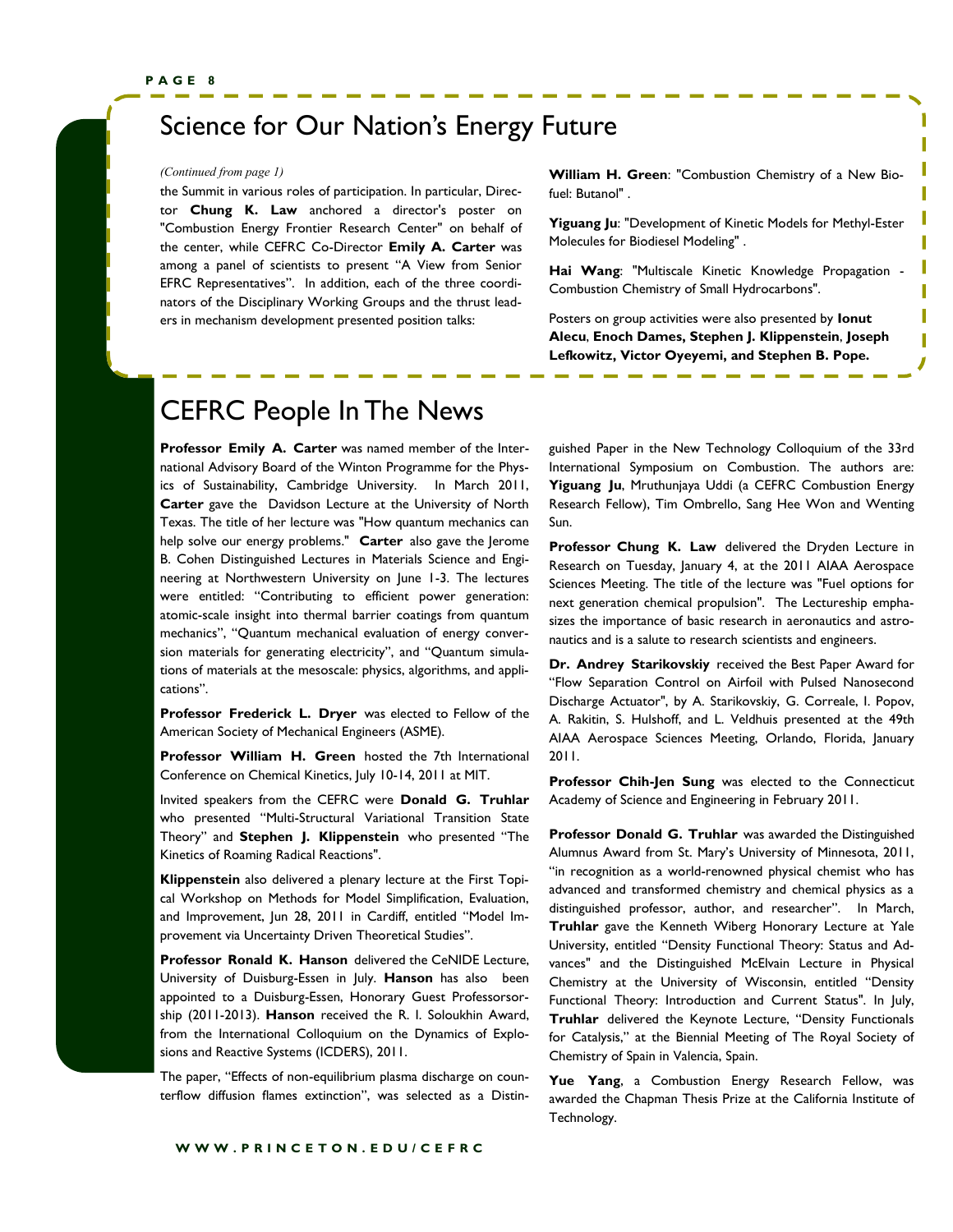#### New Appointments of Combustion Energy Research Fellows



**Bret Windom** obtained his Ph.D. from the University of Florida in 2009 and joined the CEFRC in May, 2011. Dr. Windom is cosponsored by Professor Fokion N. Egolfopoulos of the University of Southern California and Professor Yiguang Ju of Princeton University. Using optical diagnostics, his goal is to characterize flames by measuring temperatures, flow velocities, and

stable and radical species concentrations for flames under pressures typically experienced in practical applications. Using simple and carefully designed counterflow and spherically expanding flame configurations this data is expected to aid in the development and confirmation of high-pressure combustion models. Simple fuels will be investigated to create a framework of data for which complex high-pressure combustion models can be validated and built upon.



**Yue Yang** obtained his Ph.D. from the California Institute of Technology in 2011 and joined the CEFRC in March. Dr. Yang is co-sponsored by Dr. Jacqueline H. Chen of Sandia National Laboratories and Professor Stephen B. Pope of Cornell University. Dr. Yang is working on advanced simulations of turbulent combustion. The goal of his research is to

> I ſ I I

> I I I

assess and to improve the capabilities of LES/PDF by making detailed comparisons with DNS of the same flames and developing advanced SGS models. The performance of the LES/PDF will be assessed via posteriori comparisons with DNS in turbulent lifted jet flames, premixed and stratified jet flames, and future simulations focusing on biofuels for transportation under engine conditions.

#### Upcoming Events and Announcements

#### **August 2011**

2nd Annual Conference of the CEFRC, August 17-19, 2011, Princeton, NJ

242nd ACS National Meeting & Exposition, August 28- Sept 1, Denver, CO

#### **October 2011**

Eastern States Technical Meeting, October 09-12, 2011, Storrs, CT

Western States Technical Meeting, October 16-18, 2011, Riverside, CA

#### **November 2011**

64th Annual Meeting of the APS's Division of Fluid Dynamics, November 20-22, 2011, Baltimore, MD

ASME 2011 International Mechanical Engineering Congress and Exposition, November 11-17, 2011, Denver, CO

#### **January 2012**

34th International Symposium on Combustion, Deadline for Submission of Papers: January 3, 2012, Midnight Pacific Standard Time (GMT-5hrs)